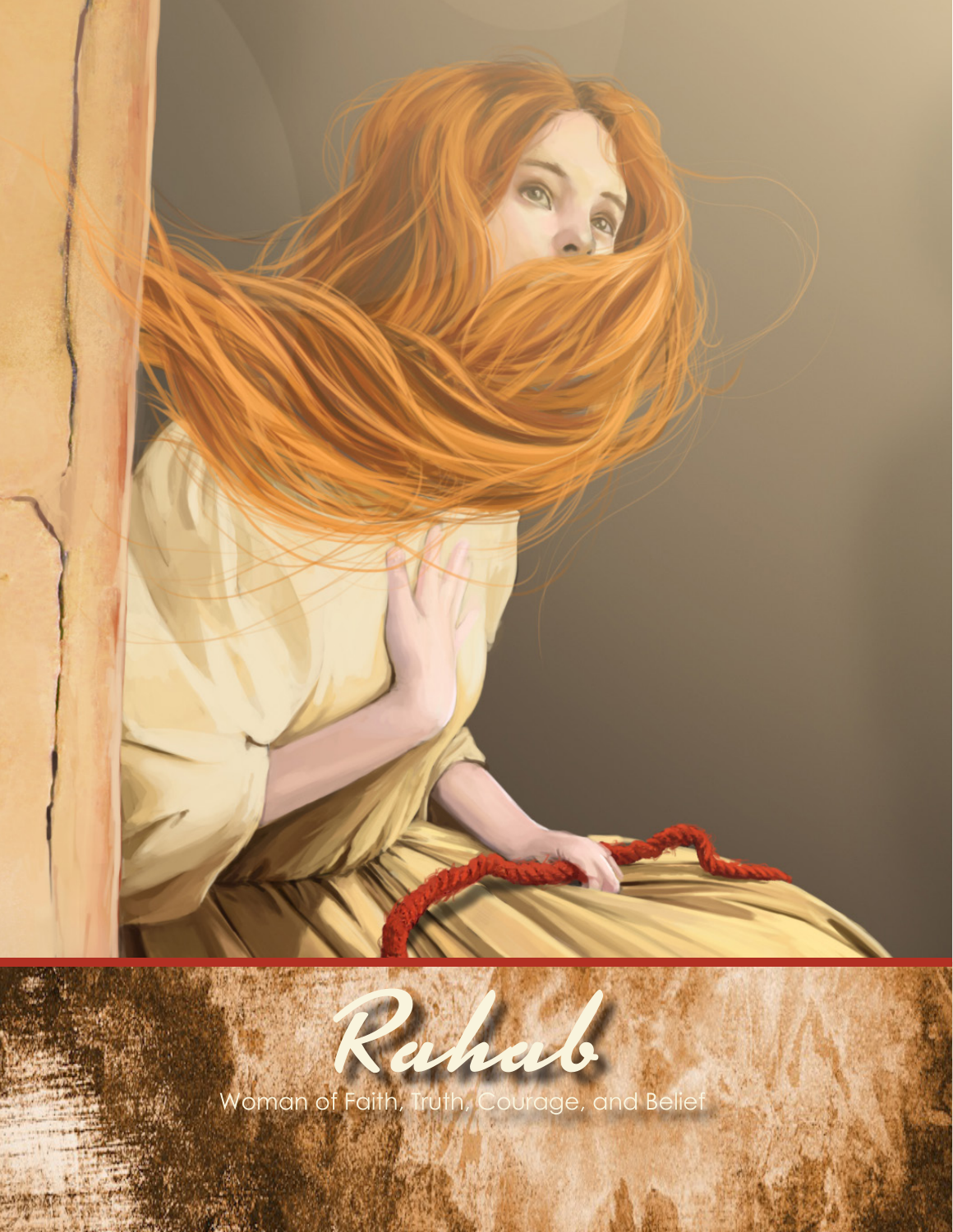The Story of Rahab

## *Joshua 2:8-14*

About this time Judah left home and moved to Adullam, where he visited a man named Then Joshua secretly sent out spies from the Israelite camp at Acacia. He instructed them, "Spy out the land on the other side of the Jordan River, especially around Jericho. " So the two men set out and came to the house of a prostitute named Rahab and stayed there that night.

But someone told the king of Jericho, "Some Israelites have come here tonight to spy out the land." So the king of Jericho sent orders to Rahab: "Bring out the men who have come into your house. They are spies sent here to discover the best way to attack us." Rahab, who had hidden the two men, replied, "The men were here earlier, but I didn't know where they were from. They left the city at dusk, as the city gates were about to close. I don't know where they went. If you hurry, you can probably catch up with them." But she had taken them up to the roof and hidden them beneath piles of flax.

So the king's men went looking for the spies along the road leading to the shallow crossing places of the Jordan River. And as soon as the king's men had left, the city gate was shut. Before the spies went to sleep that night, Rahab went up on the roof to talk with them. "I know the Lord has given you this land," she told them. "We are all afraid of you. Everyone is living in terror. For we have heard how the Lord made a dry path for you through the Red Sea when you left Egypt."

#### *Joshua 2:8-14*

"And we know what you did to Sihon and Og, the two Amorite kings east of the Jordan River. No wonder our hearts have melted in fear! No one has the courage to fight after hearing such things. For the Lord your God is the supreme God of the heavens above and the earth below. Now swear to me by the Lord that you will be kind to me and my family since I have helped you. Give me some guarantee that when Jericho is conquered, you will let me live, along with my father and mother, my brothers and sisters, and all their families."

"We offer our own lives as a guarantee for your safety," the men agreed. "If you don't betray us, we will keep our promise when the Lord gives us the land."

#### *Joshua 2:15-24*

Then since Rahab's house was built into the city wall, she let them down by a rope through the window. "Escape to the hill country," she told them. "Hide there for three days until the men who are searching for you have returned; then go on your way."

Before they left, the men told her, "We can guarantee your safety only if you leave this scarlet rope hanging from the window. And all your family members – your father and mother, brothers, and all your relatives – must be inside this house. If they go out into the street, they will be killed, and we cannot be held to our oath. But we swear that no one inside this house will be killed – not a hand will be laid on any of them. If you betray us, however, we are not bound by this oath in any way."

"I accept your terms." she replied. She sent them on their way, leaving the scarlet rope hanging from the window.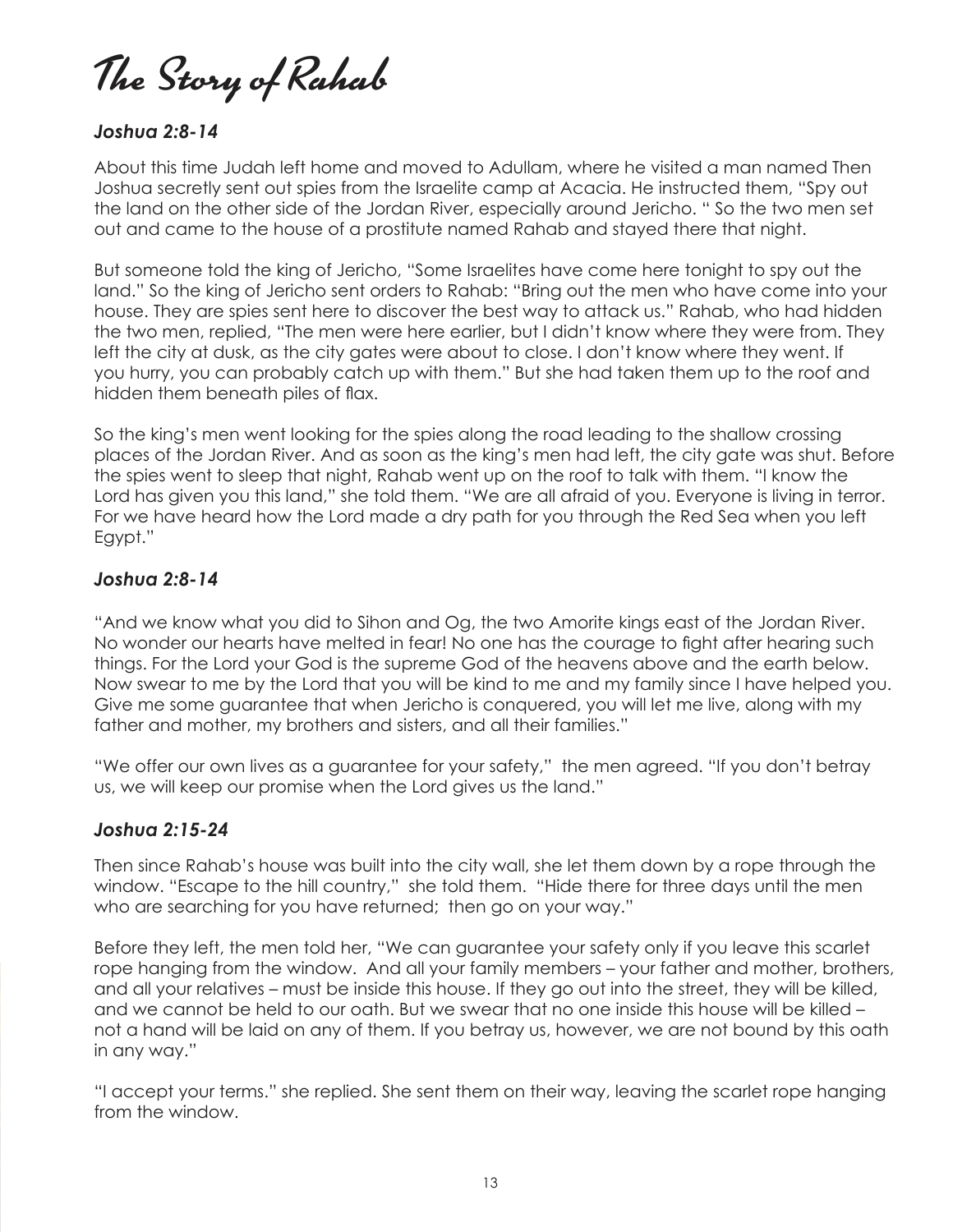The spies went up into the hill country and stayed there for three days. The men who were chasing them had searched everywhere along the road, but they finally returned to the city without success. Then the two spies came down from the hill country, crossed the Jordan River, and reported to Joshua all that had happened to them. "The Lord will certainly give us the whole land," they said, "for all the people in the land are terrified of us."

## *Joshua 6:1-14*

Now the gates of Jericho were tightly shut because the people were afraid of the Israelites. No one was allowed to go in or out. But the Lord said to Joshua, "I have given you Jericho, its king, and all its mighty warriors. Your entire army is to march around the city once a day for six days. Seven priests will walk ahead of the Ark, each carrying a ram's horn. On the seventh day you are to march around the city seven times, with the priests blowing the horns. When you hear the priests give one long blast on the horns, have all the people give a mighty shout. Then the walls of the city will collapse, and the people can charge straight into the city."

So Joshua called together the priests and said, "Take up the Ark of the Covenant, and assign seven priests to walk in front of it, each carrying a ram's horn." Then he gave orders to the people: "March around the city, and the armed men will lead the way in front of the Ark of the Lord."

After Joshua spoke to the people, the seven priests with the ram's horns started marching in the presence of the Lord, blowing the horns as they marched. And the priests carrying the Ark of the Lord's Covenant followed behind them. Armed guards marched both in front of the priests and behind the Ark, with the priests continually blowing the horns. "Do not shout; do not even talk," Joshua commanded. "Not a single word from any of you until I tell you to shout. Then shout!"

So the Ark of the Lord was carried around the city once a day, and then everyone returned to spend the night in the camp. Joshua got up early the next morning, and the priests again carried the Ark of the Lord. The seven priests with the ram's horns marched in front of the Ark of Lord blowing their horns.

Armed guards marched both in front of the priests with the horns and behind the Ark of the Lord. All this time the priests were sounding the horns. On the second day they marched around the city once and returned to the camp. They followed this pattern for six days.

## *Joshua 6:15-25*

On the seventh day the Israelites got up at dawn and marched around the city as they had done before. But this time they went around the city seven times. The seventh time around, as the priests sounded the long blast on their horns, Joshua commanded the people, "Shout! For the Lord has given you the city! The city and everything in it must be completely destroyed as an offering to the Lord. Only Rahab the prostitute and the others in her house will be spared, for she protected our spies. Do not take any of the things set apart for destruction, or you yourselves will be completely destroyed, and you will bring trouble on all Israel. Everything made from silver, gold, bronze, or iron is sacred to the Lord and must be brought into his treasury."

When the people heard the sound of the horns, they shouted as loud as they could. Suddenly, the walls of Jericho collapsed, and the Israelites charged straight into the city from every side and captured it. They completely destroyed everything in it – men and women, young and old, cattle, sheep, donkeys – everything.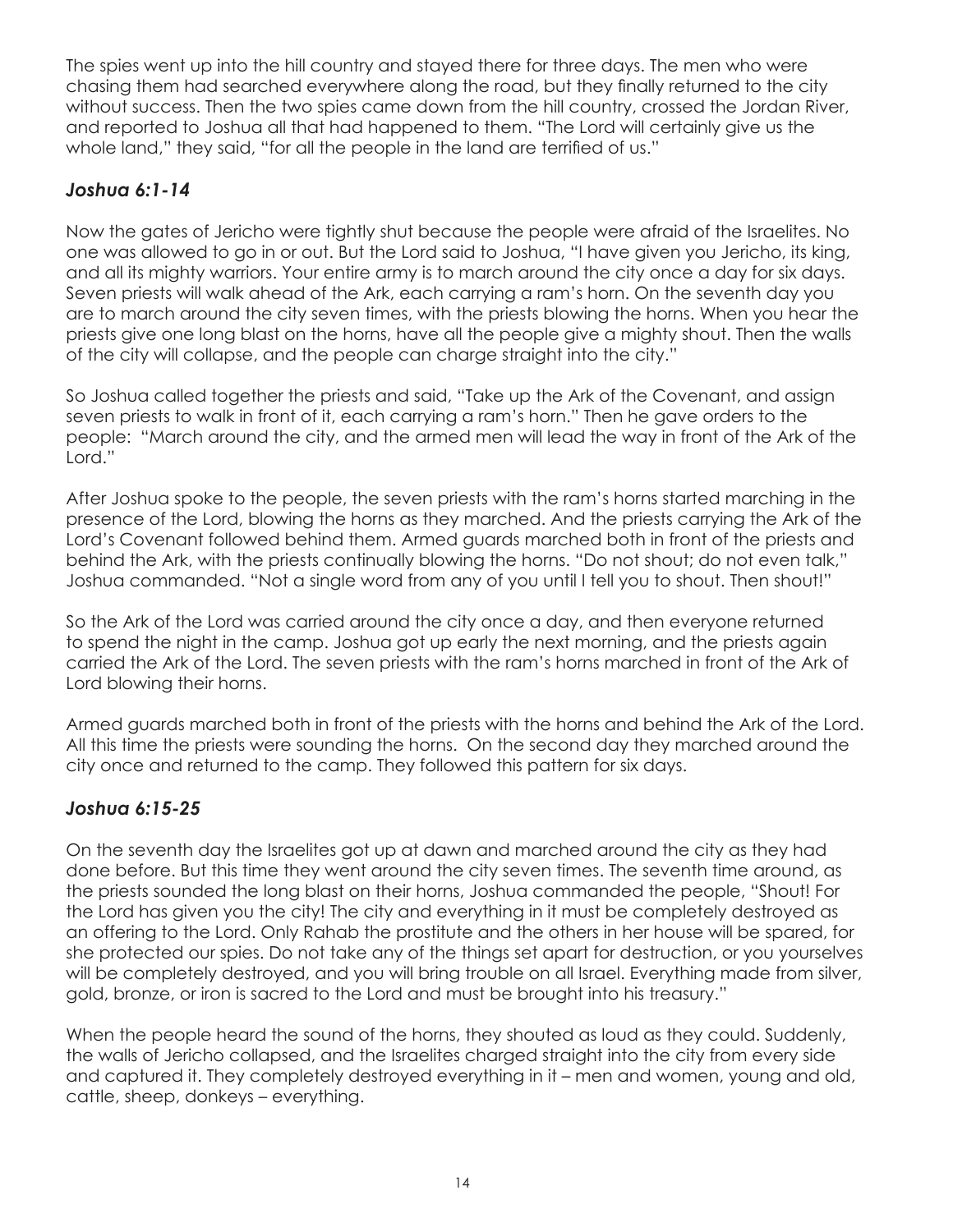Then Joshua said to the two spies, "Keep your promise. Go to the prostitute's house and bring her out, along with all her family." The young men went in and brought out Rahab, her father and mother, brothers, and all the other relations who were with her. They moved her whole family to a safe place near the camp of Israelites.

Then the Israelites burned the city and everything in it. Only the things made from silver, gold, bronze, or iron were kept for the treasury of the Lord's house. So Joshua spared Rahab the prostitute and her relatives who were in her house, because she had hidden the spies Joshua sent to Jericho. And she lives among the Israelites to this day.

## *Hebrews11:1,31*

Rahab married an Israelite named Salmon and bore him a son. Rahab is considered a woman of great faith, and she is held in high esteem in the Bible. The following passage about Rahab was written centuries after her death.

What is faith? It is the confident assurance that what we hope for is going to happen. It is the evidence of things we cannot yet see… It is by faith that Rahab the prostitute did not die in her city with all the others who refused to obey God. For she had given a friendly welcome to the spies.

And finally, the outcome of Rahab's story is the honor given to her in the first chapter of the Gospel of Matthew, where she is listed in the lineage of Jesus Christ. Rahab hated her life, and was forced to live in shame. Yet, she had faith in God. She was filled with the terror of death, but filled even more with a desire to be a part of what was to come. She wanted to belong to the God who was coming. Looking out at the soldiers marching around the city, her heart spoke "I want to be one of Your People, for you alone are a true God."

# Study Guide

Read the story of Rahab, and discuss the following questions. Keep an open mind for there is more to the story of this woman, who was a known prostitute, than what her occupation would lead you to believe.

Rahab was a prostitute in the city of Jericho. As a prostitute, she lived on the edge of society, one stop short of rejection. Her house was built into the city wall and provided both lodging and favors to travelers.

- *1. Rahab was a prostitute in service to the king and held his favor. How might she have come to this position?*
	- In keeping with the customs of the times, her father may have sold her into prostitution to the king to secure his own position and favorable marriages for any other daughters he may have had.
	- The king may have noticed beautiful Rahab and demanded her from the father who was too afraid of being killed if he refused and knew she would be taken from him regardless.

#### *2. Was Rahab like the other people of Jericho who had faith that their idol gods would save them?*

- Rahab was forced to live in shame.
- Rahab knew in her heart that the Israelite God was the true God.
- She believed God protected his people. She longed to be one of them.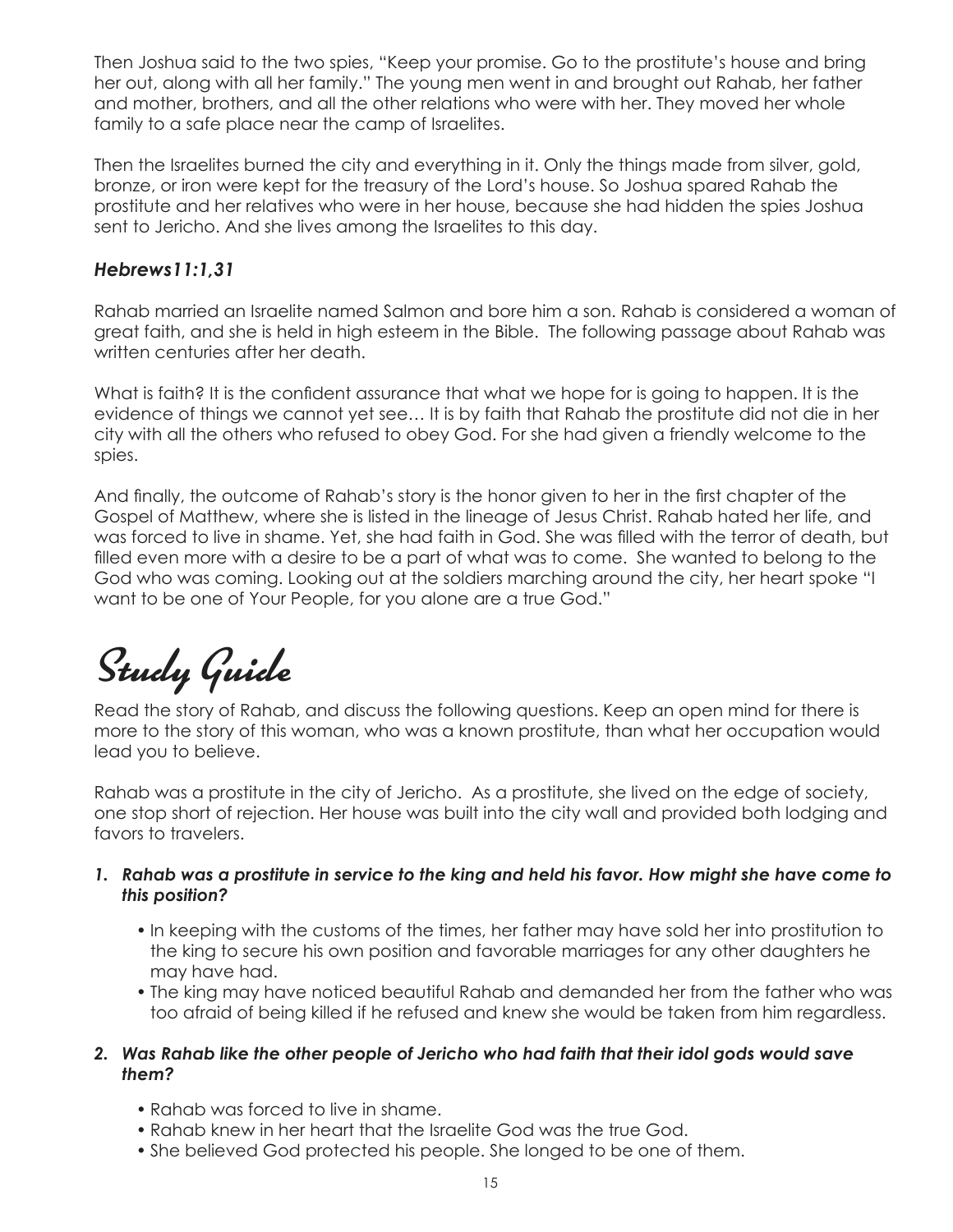#### *3. Why would the spies stop at the house of Rahab, a prostitute?*

- It was a good place to gather information and an ideal location for a quick escape because it was built into the wall.
- God directed the spies to Rahab's house because he knew her heart was open to him and that she would be instrumental in the Israelite victory over Jericho. God often uses people with simple faith to accomplish his great purposes; no matter their past, or how insignificant they seem to be.

## *4. Was Rahab justified in lying to save the lives of the spies?*

- God forgave Rahab's lie because of her faith; Rahab was simply deceiving the enemy, a normal and acceptable practice in warfare.
- There may have been another way to save the lives of the Israelite spies, but under the pressure of the moment, Rahab had to make a choice. Most of us will face dilemmas at one time or another. Fortunately, God does not demand that our judgment be perfect in all situations. He simply asks us to put our trust in him and to do the best we know how. Rahab did that and was commended for her faith.

#### *5. Once Rahab made the choice to protect the spies, she put everything she had at risk for a God she barely knew. If she had been caught harboring the Israelites, she could have been killed. Why do you believe she chose to protect them?*

• She took the risk because she sensed that the Israelites relied on a God worth trusting.

#### *6. Would you assume that Rahab – a pagan, a Canaanite, and a prostitute – would ever be interested in God?*

• God works through people, like Rahab, who we are inclined to reject. God remembered her faith, not her profession.

### *7. Do you judge others' interest in, or value to, God based on background, lifestyle, or appearance?*

• Consider Mother Teresa, who picked up lepers and dying people from the gutters of the street and loved them and nursed them until they died. Would you see these homeless people as worthy of saving?

#### *8. When Rahab asked the two spies to save herself and her family, they gave her their promise and gave her specific instructions to follow, what were they?*

• To gather her family into her home, and to leave the red cord hanging from the window.

#### *9. What was Joshua's reaction when the spies returned and told him that they had spent the night in a prostitute's house and that they had promised to save her and her family?*

• He told them to fulfill their promise to Rahab and sent them to rescue her and her family as they had promised.

#### *10. When the city of Jericho fell and Rahab and her family were saved and taken out of the city to a camp close to the Israelite camp, did Rahab leave with her family and go back to their old way of life?*

- No, she was allowed to stay and became the wife of Salmon, one of the spies that she had hidden in her home.
- She got her wish that she became one of God's people, and a new life as a wife who was loved.